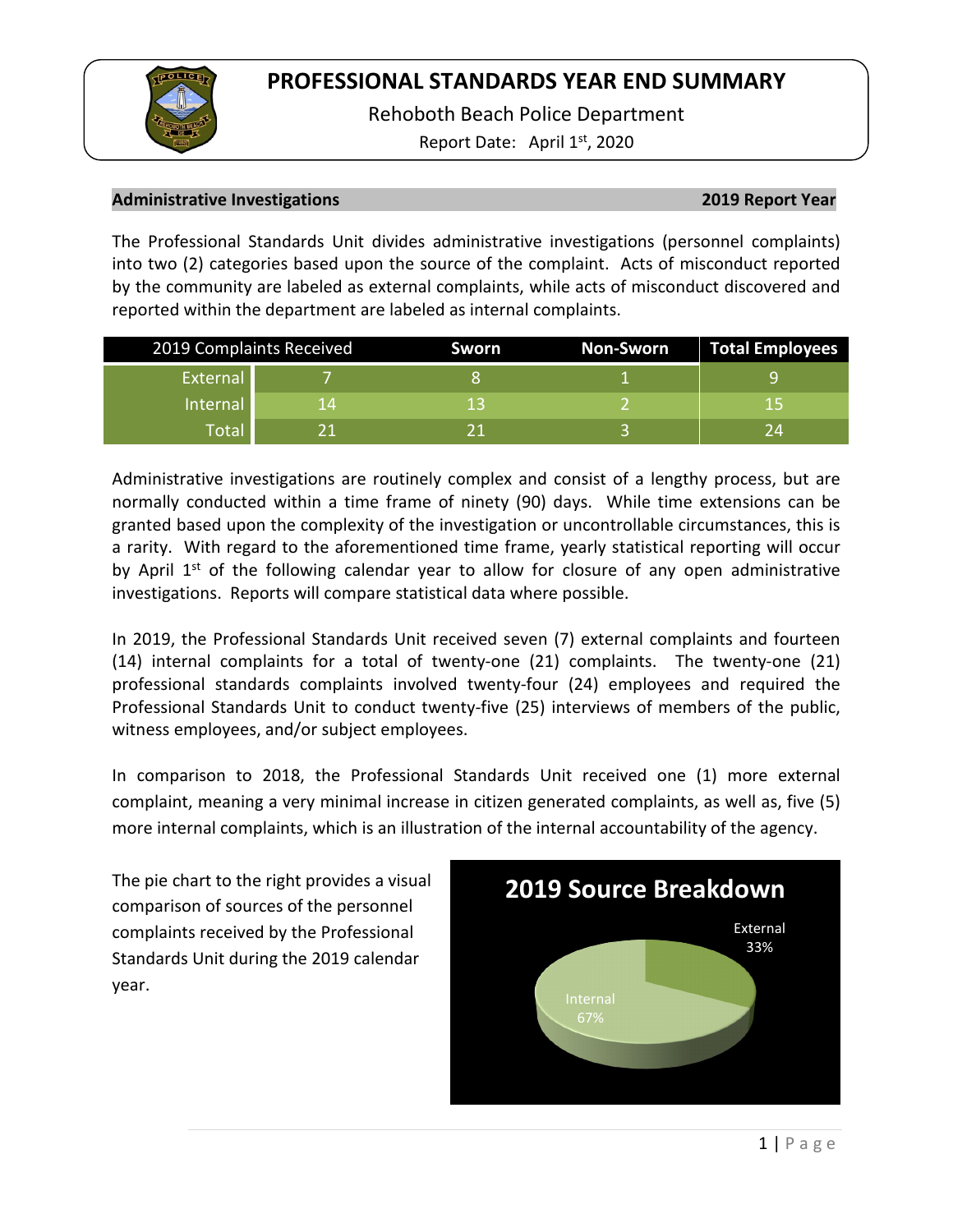

Rehoboth Beach Police Department Report Date: April 1<sup>st</sup>, 2020

## **Age & Tenure as a Complaint Factor 2019 Report Year**

The graphs below illustrate a breakdown by age and tenure of the twenty-four (24) employees involved in the 2019 professional standard complaints. The chart on the left illustrates the ages of those involved in the complaints and the chart on the right illustrates the tenure of the employees involved. Neither illustration reveals any evident trends or patterns; however the disproportion number of complaints associated with employees under the age of twenty-five (25) with less than five (5) years tenure can be directly associated to the yearly hiring of twentyfour (24) seasonal police officers that serve from May through October.



### **Classification of Complaints 2019 Report Year**

The Professional Standards Unit, which is responsible for investigating all personnel related complaints, receives a wide range of allegations over the course of the calendar year. For statistical reporting purposes, the Professional Standards Unit classifies these complaints into five types of allegations, which are;

| <b>Neglect</b> | When an employee fails to complete acts or responsibilities that are within the |  |  |
|----------------|---------------------------------------------------------------------------------|--|--|
|                | normal scope of the employee's duties.                                          |  |  |
| <b>CUBO</b>    | (Conduct Unbecoming an Officer) When an employee acts or behaves in a           |  |  |
|                | manner deemed inappropriate for the employee's position and/or employee's of    |  |  |
|                | the police department.                                                          |  |  |
| <b>UOEF</b>    | (Use of Excessive Force) When it is alleged that an employee used excessive     |  |  |
|                | force.                                                                          |  |  |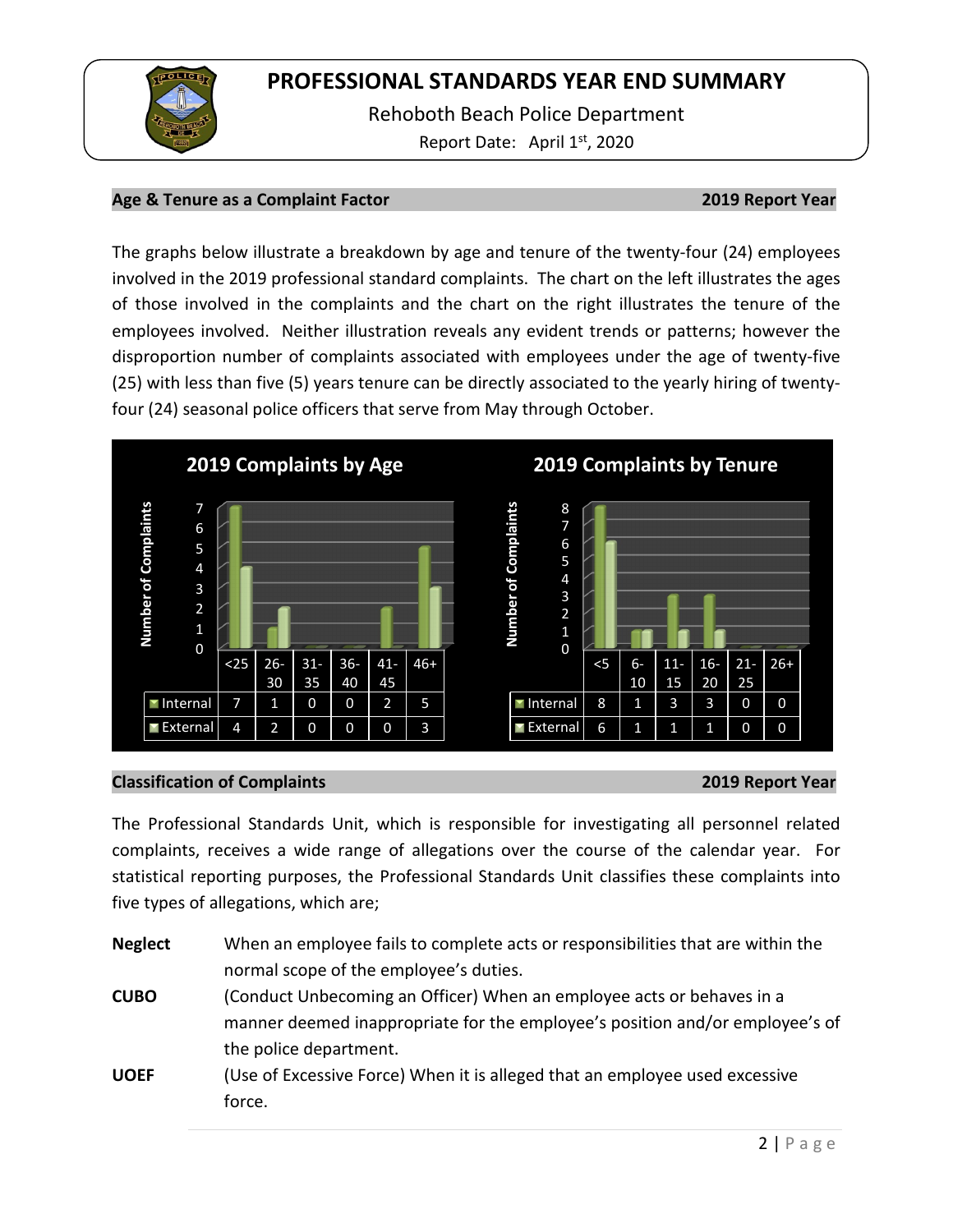

Rehoboth Beach Police Department

Report Date: April 1<sup>st</sup>, 2020

**TA** (Traffic Accident) When an employee was involved in and believed to be responsible for causing a preventable traffic accident. **Policy** When an employee has committed a policy violation that does not meet the above categories.

It is important to note that one (1) complaint can be classified as multiple allegations. For instance, if an allegation was made that an officer was rude and used excessive force, that one (1) complaint would be filed as two (2) allegations; one (1) under UOEF and another under CUBO. For this reason, twenty-one (21) total complaints in 2019 resulted in twenty-four (24) allegations.

|             |    |         |         | Allegation # of Internal % of Internal % of Total # of External % of External % of Total |         |
|-------------|----|---------|---------|------------------------------------------------------------------------------------------|---------|
| Neglect     | 12 | 80.0%   | 50.0%   | 22.2%                                                                                    | 8.3%    |
| <b>CUBO</b> | 3  | 20.0%   | 12.5%   | 77.8%                                                                                    | 29.2%   |
| UOEF        | 0  | 0.0%    | 0.0%    | 0.0%                                                                                     | 0.0%    |
| ∣ TA        | 0  | 0.0%    | $0.0\%$ | 0.0%                                                                                     | $0.0\%$ |
| Policy      | 0  | $0.0\%$ | 0.0%    | 0.0%                                                                                     | $0.0\%$ |
|             | 15 |         | 62.5%   |                                                                                          | 37.5%   |

### **Classification of Investigative Findings 2019 Report Year**

Rehoboth Beach Police Department General Order 262A, Section 6 requires that upon completion of a professional standard investigation, it must be classified with one (1) of the following dispositions:

| Exonerated            | (Proper Conduct) Proof positive that no violation occurred.                                                                                                                 |
|-----------------------|-----------------------------------------------------------------------------------------------------------------------------------------------------------------------------|
| <b>Sustained</b>      | (Improper Conduct) Proof positive that a violation occurred.                                                                                                                |
| <b>Not Sustained</b>  | (Insufficient Evidence) A lack of evidence to prove a violation occurred or<br>did not occur.                                                                               |
| <b>Policy Failure</b> | Recognition that departmental policies or procedures failed to anticipate<br>the specific violation resulting in an immediate review/revision of the<br>policy in question. |
| <b>Unfounded</b>      | The violation did not occur or failed to involve departmental personnel.                                                                                                    |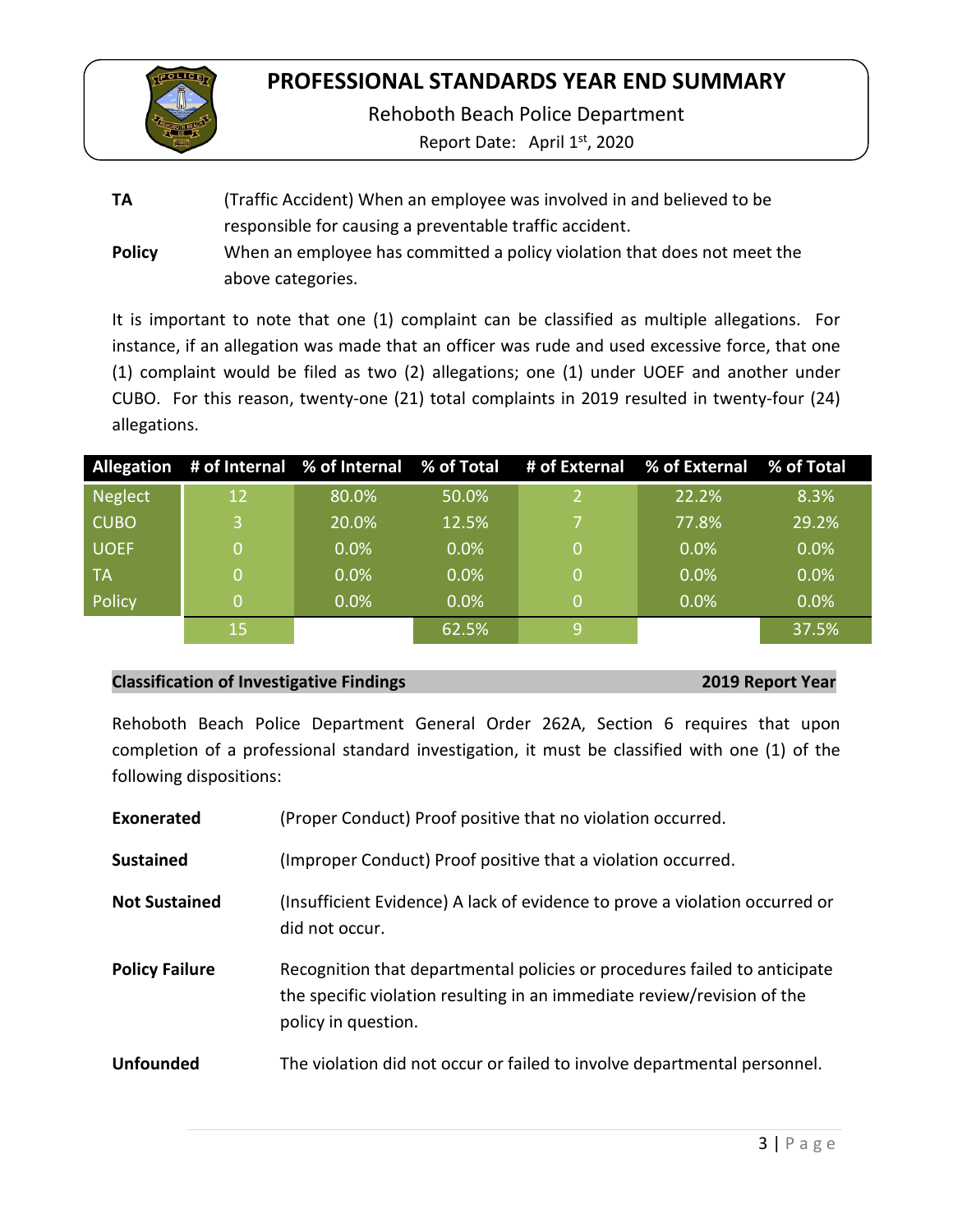

In 2019, twenty-four (24) employees were subjects of Professional Standards investigations resulting from twenty-one (21) total complaints based on twenty-four (24) allegations. The below chart illustrates the dispositions of the investigations of the twenty-four (24) allegations.



**Corrective Action 2019 Report Year**

Of the five (5) disposition classifications listed above, only sustained outcomes result in some form of corrective action being taken against the employee. The chart below illustrates a breakdown of the types of corrective actions imposed upon the thirteen (13) employees who were subjects of professional standards investigations that were sustained.

It is important to note that corrective actions taken against employees are a result of sustained investigations and are determined by a disciplinary matrix associated with the departmental rules of conduct. Therefore, less serious violations of the rules of conduct will result in less punitive corrective actions, such as a notice of counseling or an official reprimand.